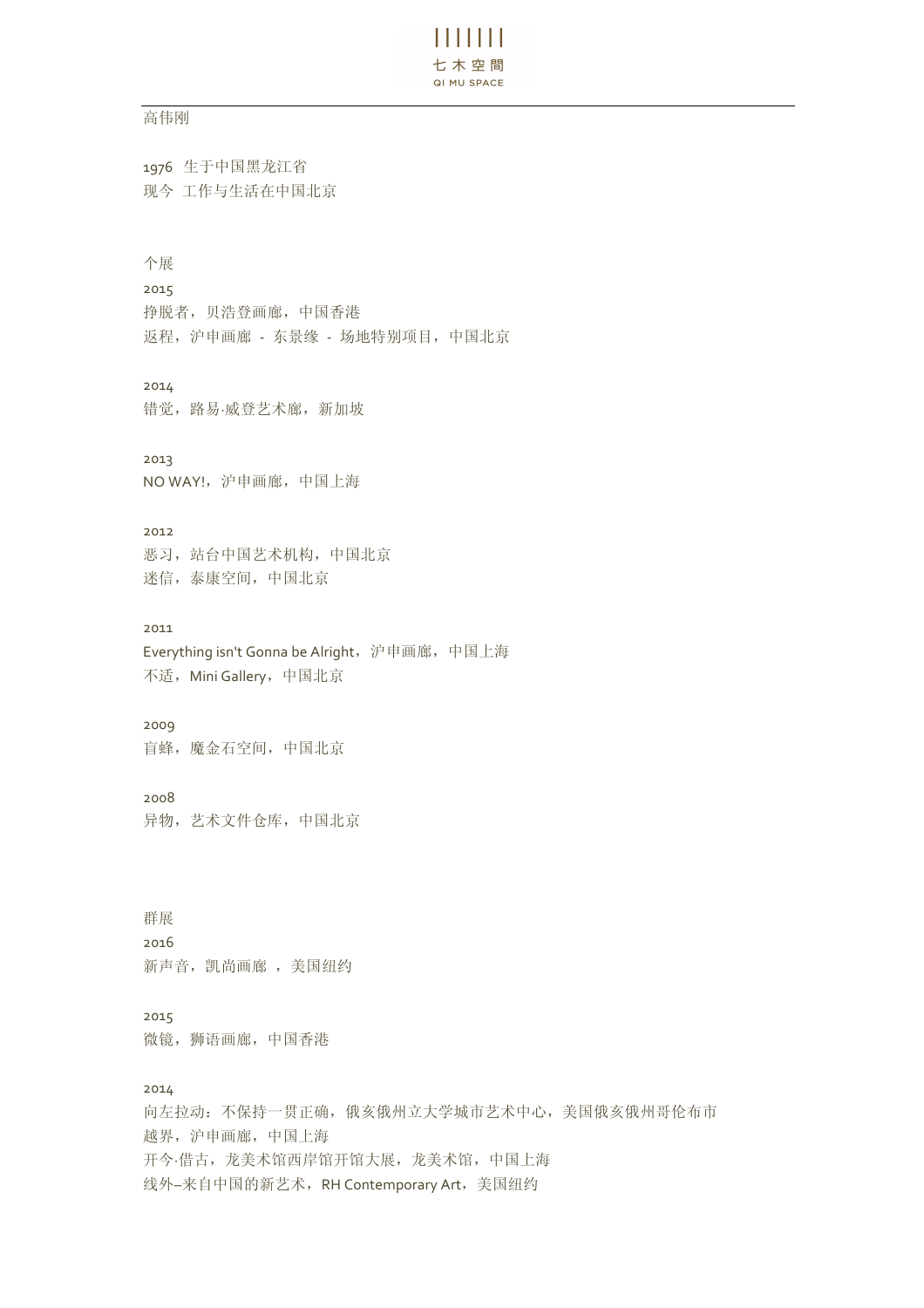$\mathbf{H}$   $\mathbf{H}$ 七木空間 QI MU SPACE

2013

纵横阡陌 - 龙美术馆藏中国当代青年艺术家作品选,龙美术馆,中国上海 概念的徒步,路易·威登艺术廊,中国香港 On Nature,尚·凯利画廊,美国纽约 火焰与海水,贝浩登画廊,中国香港

## 2012

没人听你尖叫, Saamlung 画廊, 中国香港

2011 选项,荔空间,中国北京 节外生枝,艺术通道画廊,中国北京 有来有去",5 楼艺术空间,中国广州

## 2010

溪山清远 - 中国新绘画, 路易斯·布鲁恩基金会, 英国伦敦 给力,荔空间,中国北京

### 2009

位移 - 青年策划人邀请展,尚堡美术馆,中国北京 傻瓜效应,OPEN 实现当代艺术中心,中国北京 现实的对接,今日美术馆,中国北京

2008

第 3 届北京建筑艺术双年展, D-Park 751, 中国北京

2006

非常风景,高地画廊,中国北京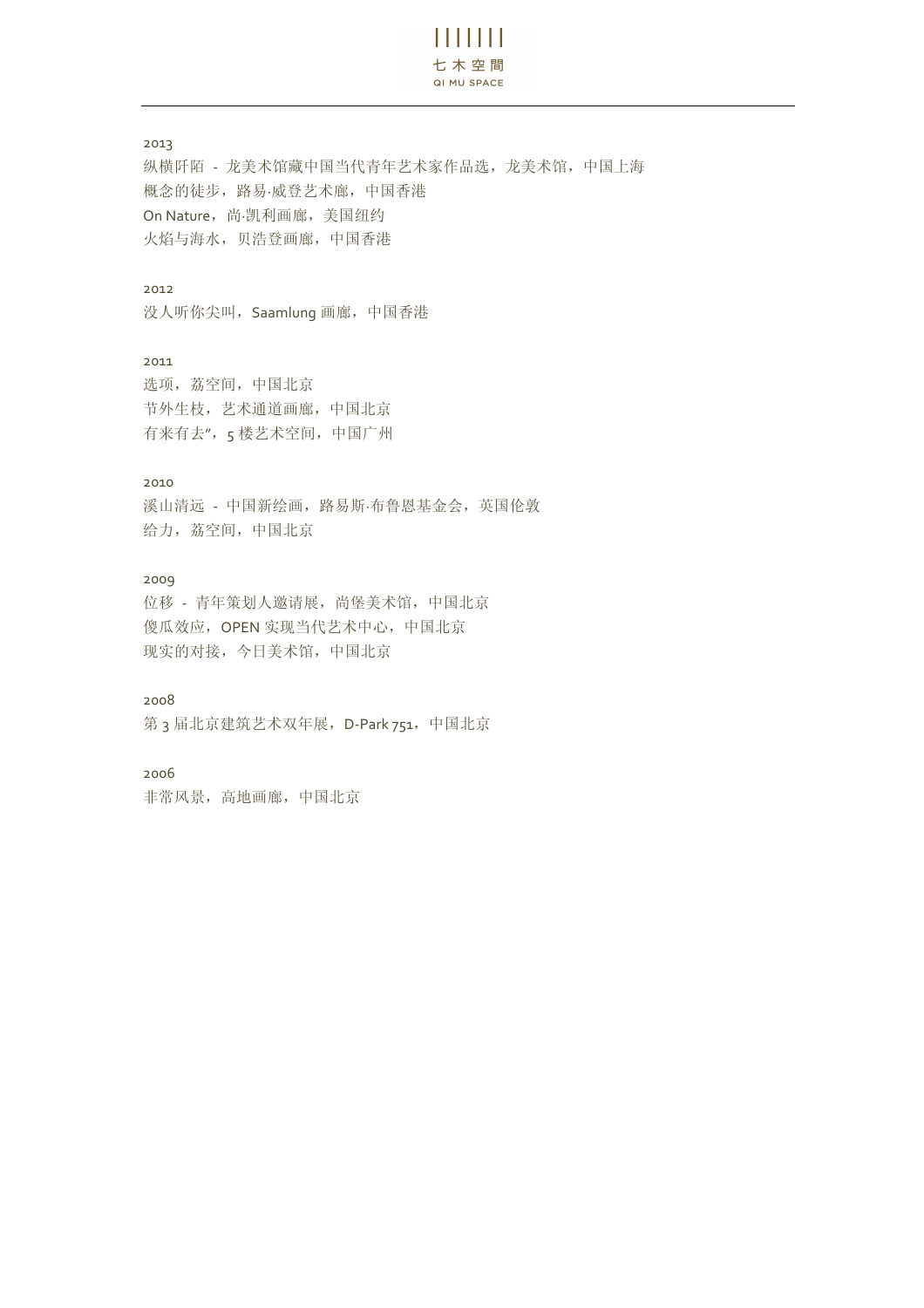

### GAO WEIGANG

1976 Born in Heilongjiang, China Present Lives and works in Beijing, China

SOLO EXHIBITIONS

2015 STRUGGLER, Galerie Perrotin, Hong Kong, China Return Journey, Shanghai Gallery of Art Site - specific Project at the Temple, Beijing, China

2014 Misconception, Espace Louis Vuitton, Singapore

2013 NO WAY!, Shanghai Gallery of Art, Shanghai, China

2012 Vice, Platform China, Beijing, China Superstition, Taikang Space, Beijing, China 2011 Everything isn't Gonna be Alright, Shanghai Gallery of Art, Shanghai, China Indisposed, Mini Gallery, Beijing, China

2009 Blind - Bee, Magician Space, Beijing, China

2008 Foreign Bodies, CAAW, Beijing, China

SELECTED GROUP EXHIBITIONS 2015 Microscope, Leo Gallery, Hong Kong, China

2014

Pull Left - Not Always Right, Urban Arts Space, Ohio State University, Ohio, USA Present-ing Recital Louder than Paint, Shanghai Gallery of Art, Shanghai, China RE-VIEW, Opening Exhibition of Long Museum West Bund, Shanghai, China Outside the Lines - New Art From China, RH Contemporary Art, New York, USA

2013

Criss-Cross, Artworks of Young Chinese Contemporary Artists from Long Collection, Long Museum, Shanghai, China Conceptual Walk Through, Espace Louis Vuitton, Hong Kong, China On Nature, Sean Kelly Gallery, New York City, USA Flame and the Sea, Galerie Perrotin, Hong Kong, China